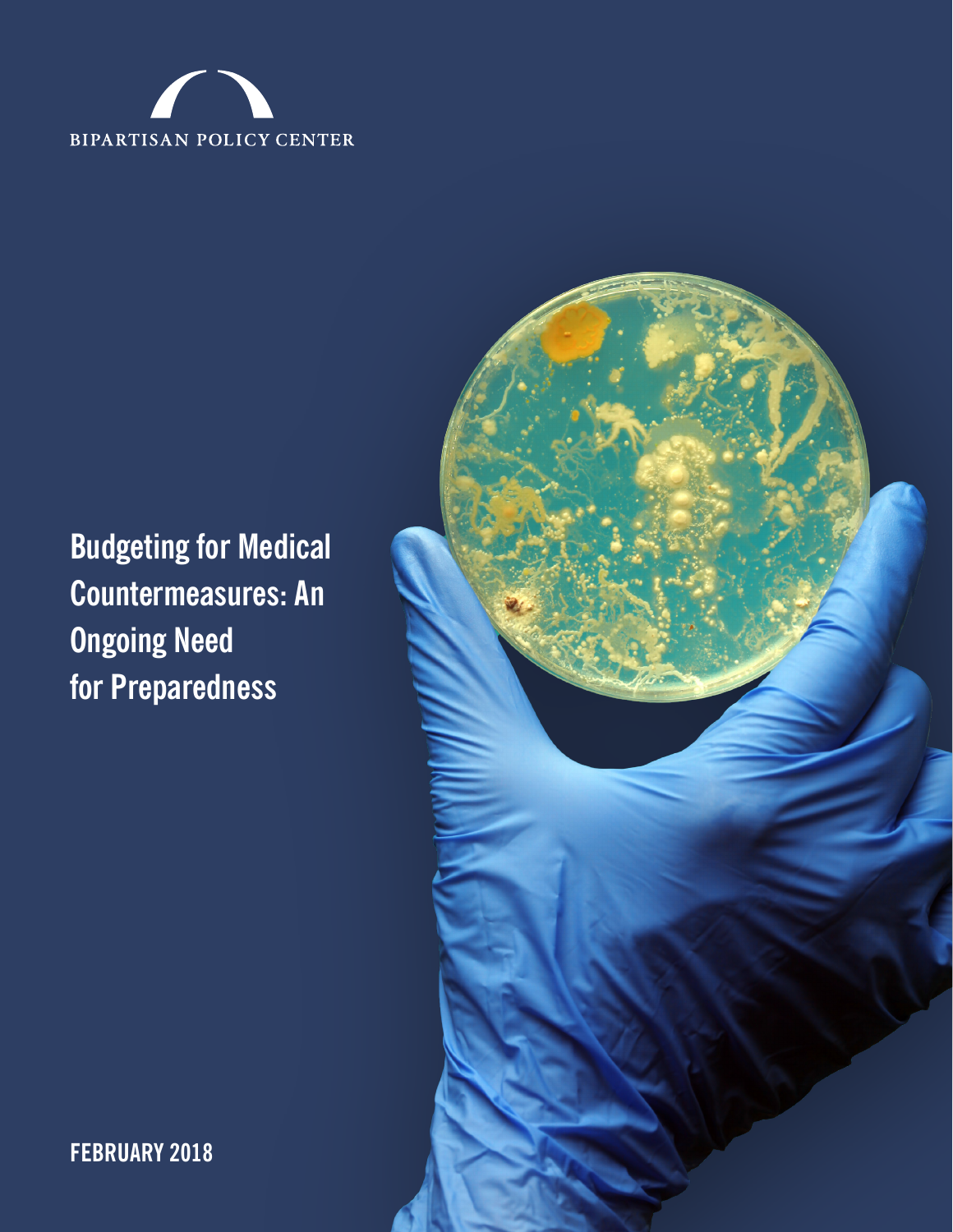## **AUTHORS**

**Tom Daschle** *Former U.S. Senator* **Judd Gregg** *Former U.S. Senator*

## **STAFF**

**G. William Hoagland** *Senior Vice President*

**Anand Parekh, M.D.** *Chief Medical Advisor*

### **ACKNOWLEDGMENTS**

BPC is grateful to the many experts who shared their perspectives with us as we developed this paper. BPC also acknowledges the feedback of Ashley Ridlon.

### **DISCLAIMER**

This report does not necessarily represent the views or opinions of the Bipartisan Policy Center, its founders, or its board of directors.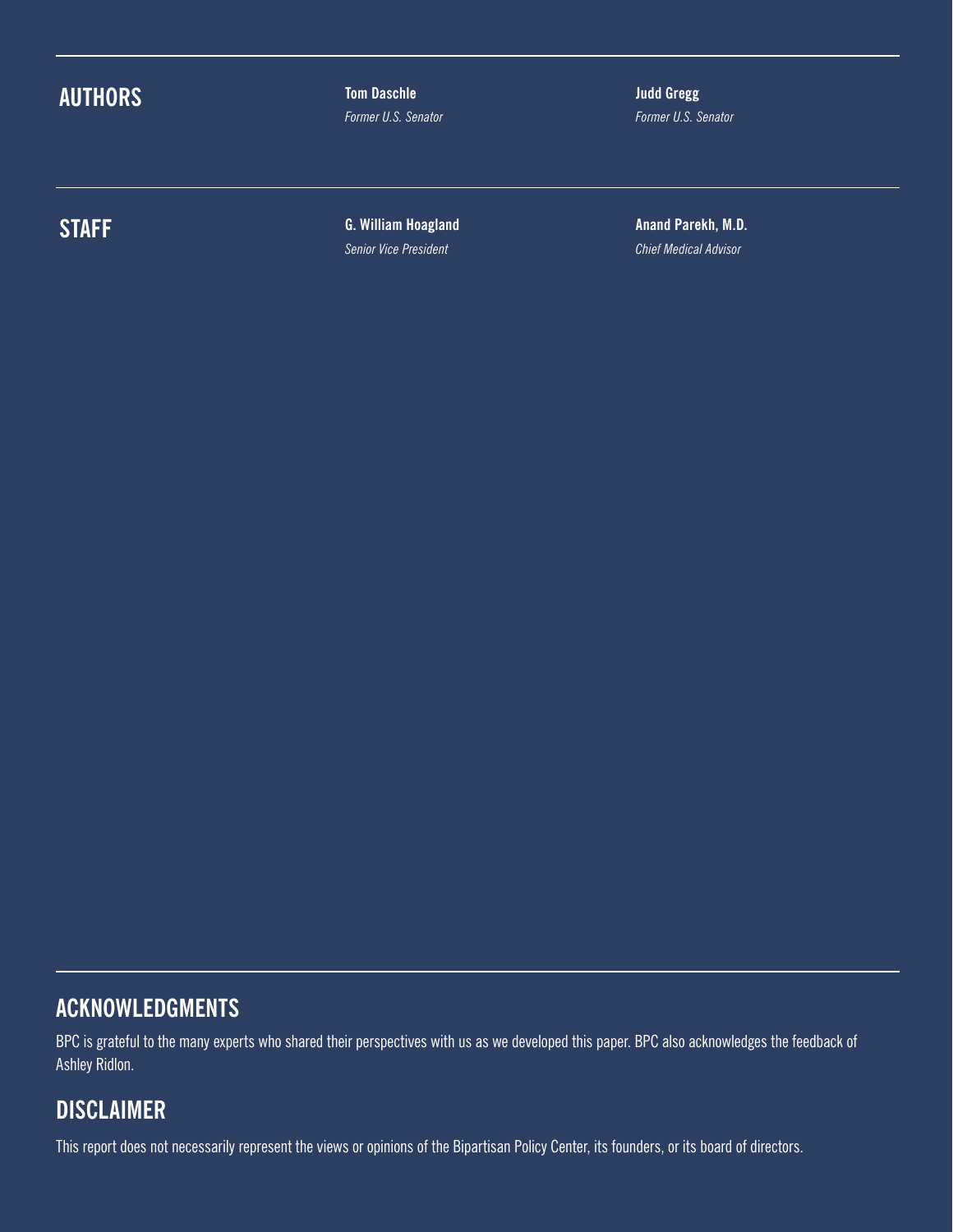

- **Background**
- **Progress to Date**
- **Project BioShield Funding History**
- **Options for Optimizing Project BioShield Funding**
- **Future Considerations**
- **Endnotes**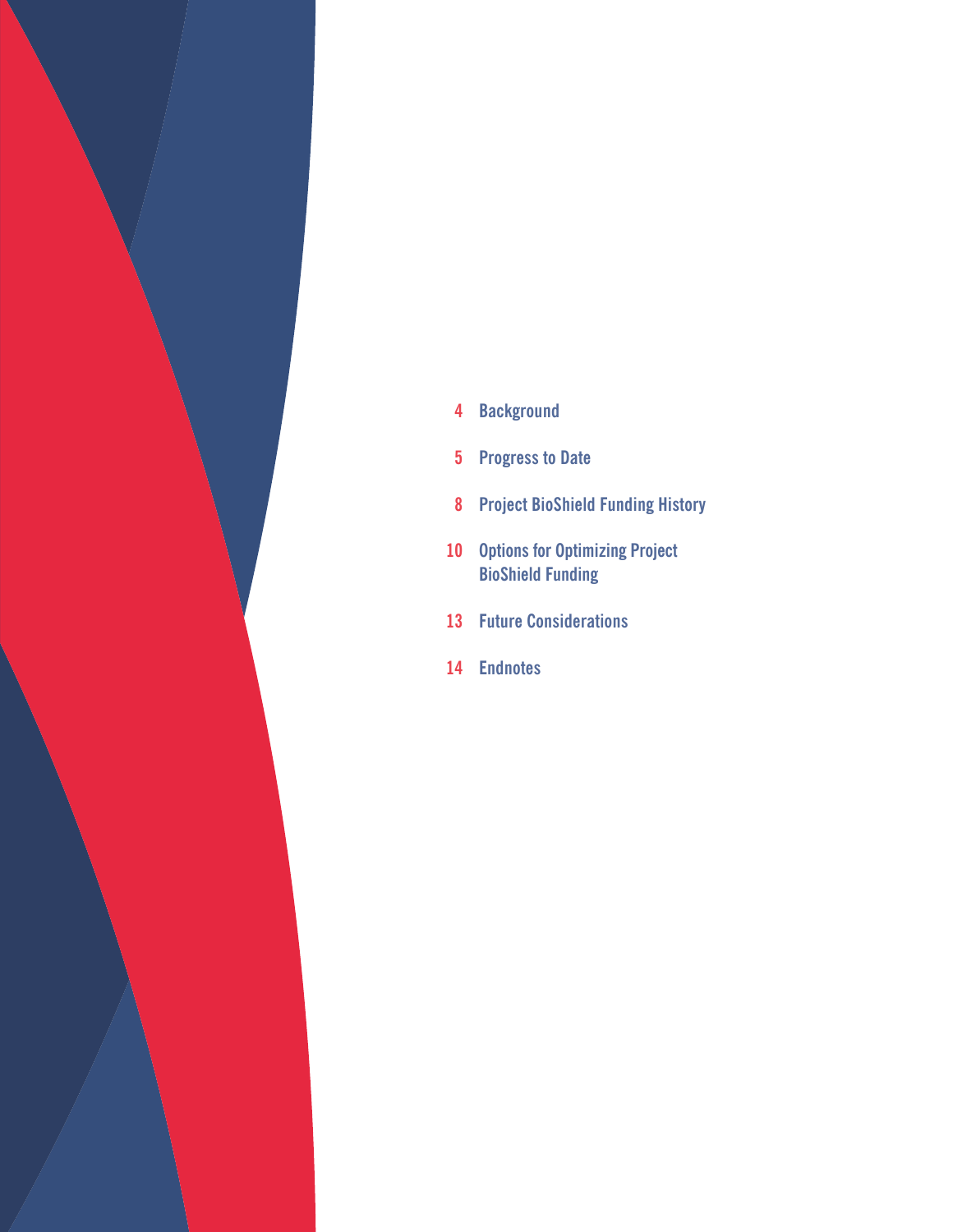# **Background**

While the September 11, 2001 attacks on the World Trade Center and Pentagon ushered in the era of terrorism as the nation's primary security threat in the post-Cold War era, it was the October 2001 mailing of envelopes containing *Bacillus anthracis* spores to several locations in the U.S. that raised the specter of the use of biological weapons to kill civilians on a large scale. Many countries named by the U.S. State Department as sponsors of terrorism are believed either to possess or to be actively pursuing biological weapons.<sup>1</sup> Most recently, it has been reported that North Korea is moving steadily to acquire the essential machinery and scientific expertise that could potentially be used for an advanced bioweapons program.<sup>2</sup>

Thought leaders such as Bill Gates have warned that a pandemic, whether caused by a terrorist or nature itself, is one of the biggest threats our nation faces.<sup>3</sup> And importantly, the American public has expressed concern as well. The Alliance for Biosecurity, the Blue Ribbon Study Panel on Biodefense, and Trust for America's Health found in a survey that eight out of 10 Americans are concerned that naturally-occurring diseases like Ebola and Zika pose a threat to the U.S., and about nine out of 10 people are concerned that terrorists might use chemical or biological weapons against the U.S. Importantly, the survey found that most Americans support increasing the federal budget for preventive measures for biological threats.<sup>4</sup>

Preparedness against a chemical, biological, radiological, or nuclear (CBRN) threat requires a sustained and multi-pronged approach by both the public and private sectors. An essential component of this strategy is the development, procurement, and stockpiling of diagnostic tests, drugs, and vaccines in response to a potential event, as well as the ability to distribute these products where needed. To address this critical need, Congress passed the Project BioShield Act in 2004 to encourage the development of CBRN medical countermeasures by private manufacturers. Project BioShield created a government-market guarantee by providing a 10-year appropriation permitting the secretary of Health and Human Services (HHS) to obligate funds to develop and purchase medical countermeasures for stockpiling by the government. These products are added to the Strategic National Stockpile (SNS), managed by the Centers for Disease Control and Prevention (CDC). The act also establishes a process for the HHS secretary to temporarily allow the emergency use of countermeasures that lack Food and Drug Administration (FDA) approval.<sup>5</sup>

Over the last 13 years, Project BioShield has facilitated the procurement of 27 medical countermeasures against Department of Homeland Securityidentified national security threats, including products for smallpox, anthrax, botulinum, radiologic/nuclear emergencies, and chemical events. Of these, six products have received FDA approval.<sup>6</sup> However, gaps in preparedness remain. In particular, the transition from multi-year to year-over-year appropriations has raised questions about the sustainability of the program. Meeting the continued threat will require a joint commitment from both the public and private sectors.

This white paper will summarize the progress to date in procuring medical countermeasures and prior congressional funding mechanisms for Project BioShield. It will also discuss ways to optimize funding for medical countermeasures so that the existing public-private partnership can continue to thrive: namely, by restoring the program's original multi-year funding structure.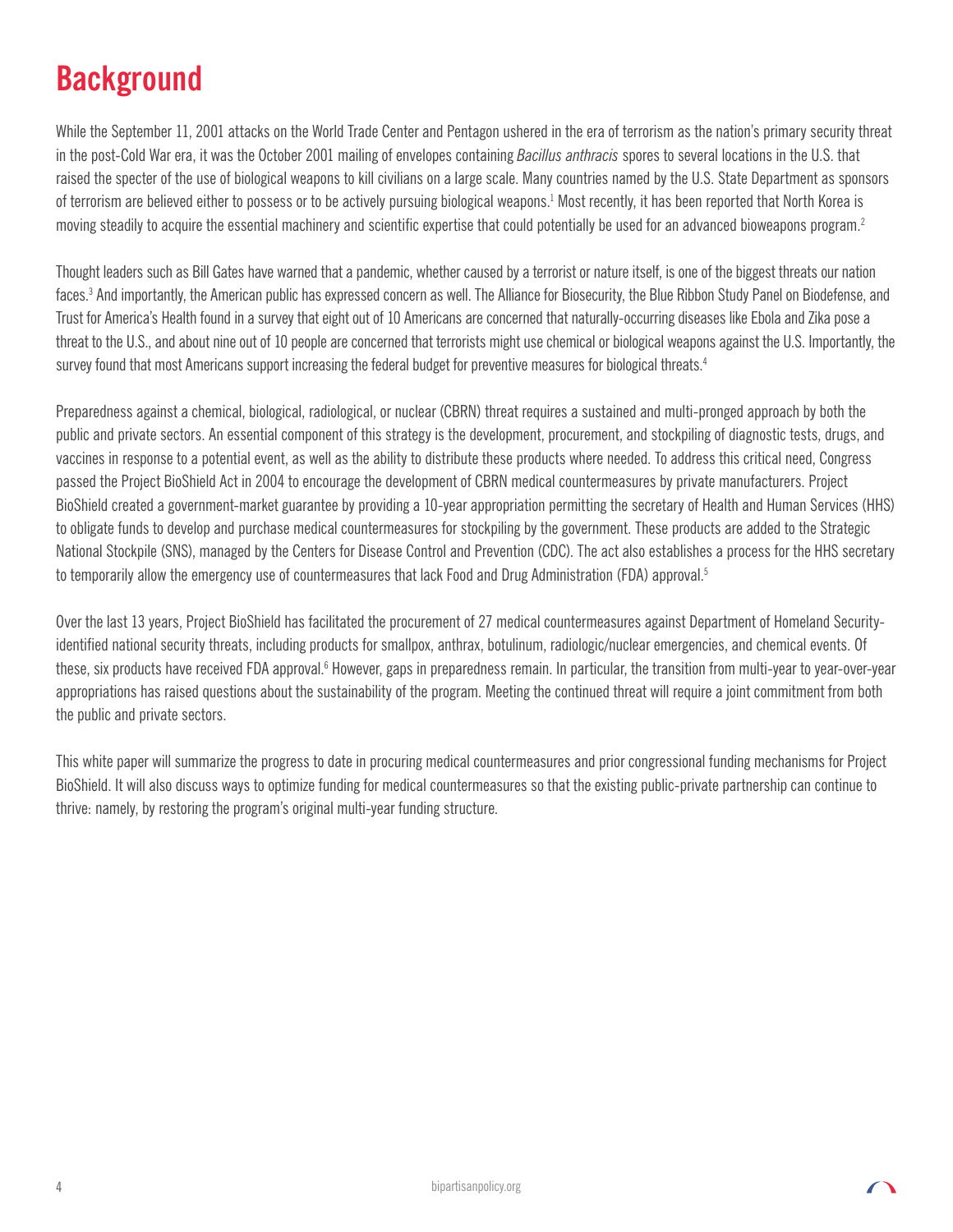## **Progress to Date**

The Public Health Emergency Medical Countermeasures Enterprise (PHEMCE), led by the HHS assistant secretary for preparedness and response (ASPR), coordinates the government-wide development, acquisition, stockpiling, and use of medical products that are needed to respond to a variety of high-consequence public health emergencies, whether naturally occurring or intentional. The PHEMCE addresses high-priority threats that the secretary of Homeland Security determines to pose a material threat and/or that PHEMCE leadership determines to have the potential to seriously threaten the national health security.<sup>7</sup> The high-priority threats are listed in Table 1.

#### **Table 1 – PHEMCE High-Priority Threats**

| <b>Biological Threats</b>                                                              |  |  |
|----------------------------------------------------------------------------------------|--|--|
| Bacillus anthracis (anthrax) and multi-drug resistant Bacillus anthracis (MDR anthrax) |  |  |
| Burkholderia mallei (glanders) and Burkholderia pseudomallei (melioidosis)             |  |  |
| Clostridium botulinum toxin (botulism)                                                 |  |  |
| Ebola virus (Ebola hemorrhagic fever)                                                  |  |  |
| <b>Emerging infectious diseases</b>                                                    |  |  |
| Francisella tularensis (tularemia)                                                     |  |  |
| Marburg virus (Marburg hemorrhagic fever)                                              |  |  |
| Pandemic influenza                                                                     |  |  |
| Rickettsia prowazekii (typhus)                                                         |  |  |
| Variola virus (smallpox)                                                               |  |  |
| Yersinia pestis (plague)                                                               |  |  |
| <b>Chemical Threats</b>                                                                |  |  |
| Acetylcholiesterase inhibitor nerve agents                                             |  |  |
| Chlorine                                                                               |  |  |
| Cyanide salts (potassium and sodium cyanide)                                           |  |  |
| Hydrogen cyanide                                                                       |  |  |
| Phosgene                                                                               |  |  |
| Vesicants                                                                              |  |  |

#### **Radiological and Nuclear Threats**

**Source:** 2017-2018 Public Health Emergency Medical Countermeasures Enterprise (PHEMCE) Strategy and Implementation Plan. U.S. Department of Health and Human Services.

Of these threats, medical countermeasures supported under Project BioShield include those directed against anthrax, botulism, smallpox, nerve agents, radiological and nuclear agents, and most recently, viral hemorrhagic fevers like Ebola. Individual products and their uses to counter specific threats are listed in Table 2. While some of these products are still in late-stage development, others have been approved by the FDA or are under an FDA Emergency Use Authorization and are stockpiled in the SNS. Whenever possible, the government seeks to support multiple products to counter each threat, including products for both prophylaxis and treatment. In addition, efforts are made to ensure that countermeasures exist for special populations for whom primary products may be inadvisable, such as those who are immune-compromised.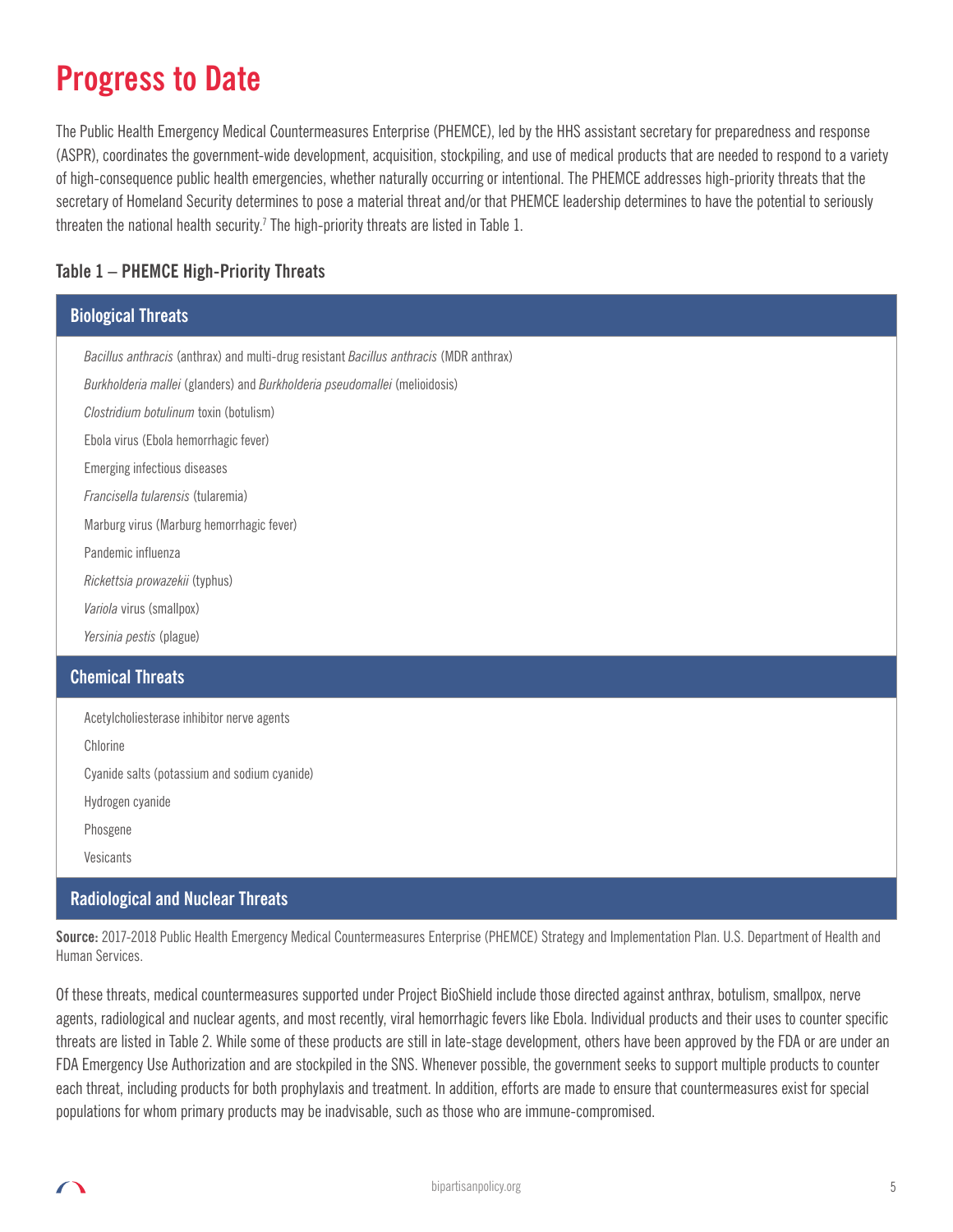#### **Table 2 – Medical Countermeasures Supported Under Project BioShield**

| <b>Product</b>          | <b>Threat</b>          | <b>Use</b>                                  |
|-------------------------|------------------------|---------------------------------------------|
| Raxibacumab             | Anthrax                | Treatment of inhalational anthrax           |
| Anthrasil               | Anthrax                | Treatment of inhalational anthrax           |
| <b>ANTHIM</b>           | Anthrax                | Treatment of inhalational anthrax           |
| Biothrax vaccine        | Anthrax                | Postexposure prophylaxis                    |
| Nuthrax vaccine         | Anthrax                | Postexposure prophylaxis                    |
| <b>HBAT</b>             | <b>Botulism</b>        | Treatment of symptomatic botulism           |
| IMVAMUNE                | Smallpox               | Prevention of smallpox                      |
| Tecovirimat             | Smallpox               | Treatment of smallpox infection             |
| Versed                  | Nerve Agents           | Treatment of nerve-agent induced seizures   |
| Neupogen                | Radiation              | Treatment of bone marrow suppression        |
| Leukine                 | Radiation              | Treatment of bone marrow suppression        |
| Neulasta                | Radiation              | Treatment of bone marrow suppression        |
| ThyroShield             | Radiation              | Thyroid blocking agent                      |
| Ca-DTPA                 | Radiation              | Chelating agent                             |
| Zn-DTPA                 | Radiation              | Chelating agent                             |
| Silverlon               | <b>Radiation burns</b> | Antimicrobial wound dressing                |
| Nexobrid                | Radiation burns        | Enzymatic debridement of wounds             |
| Recell                  | <b>Radiation burns</b> | Donor graft sparing technology              |
| Stratagraft             | Radiation burns        | Artificial skin substitute                  |
| REDI-Dx                 | Rad/Nuc agent          | Detect/quantify level of radiation exposure |
| Arad                    | Rad/Nuc agent          | Detect/quantify level of radiation exposure |
| Asell biodosimetry test | Rad/Nuc agent          | Detect/quantify level of radiation exposure |
| 200A                    | Rad/Nuc agent          | Detect/quantify level of radiation exposure |
| V920 vaccine            | Ebola                  | Prophylaxis                                 |
| AdVac & MVA-BN vaccine  | Ebola                  | Prophylaxis                                 |
| ZMapp                   | Ebola                  | <b>Treatment of Ebola</b>                   |
| REGN3470-3471-3479      | Ebola                  | <b>Treatment of Ebola</b>                   |

**Sources:** Adapted from: Joseph C. Larsen and Gary L. Disbrow, "Project BioShield and the Biomedical Advanced Research Development Authority: A 10-Year Progress Report on Meeting US Preparedness Objectives for Threat Agents," *Clinical Infectious Diseases* (2017):64; 1430-4.; "HHS accelerates development of first Ebola vaccines and drugs," U.S. Department of Health and Human Services, [https://www.hhs.gov/about/news/2017/09/29/hhs-accelerates-development](https://www.hhs.gov/about/news/2017/09/29/hhs-accelerates-development-first-ebola-vaccines-and-drugs.html)[first-ebola-vaccines-and-drugs.html](https://www.hhs.gov/about/news/2017/09/29/hhs-accelerates-development-first-ebola-vaccines-and-drugs.html)<sup>8</sup>; "HHS sponsors development of two tests for radiation exposure," U.S. Department of Health and Human Services, <https://www.phe.gov/Preparedness/news/Pages/biodosimetry.aspx>. 9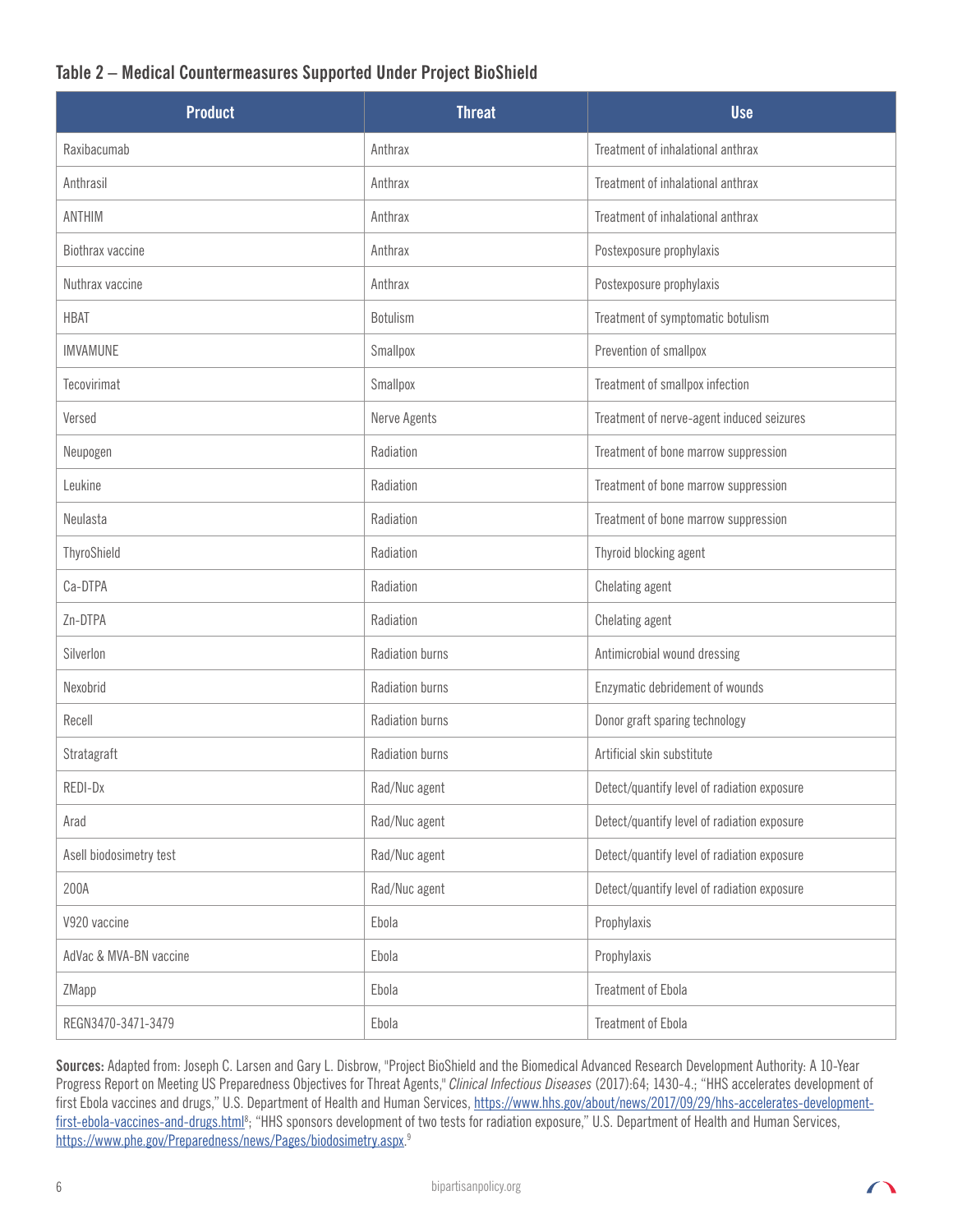While the vast majority of Project BioShield's initial investments were directed towards anthrax, smallpox, and botulism, more recently the program has diversified its portfolio to counter additional threats such as radiation and nuclear agents and viral hemorrhagic fever. As noted above, BioShield is used only for countermeasures to prevent or protect against "material threats" as identified by the Department of Homeland Security and intelligence community. The procurement of medical countermeasures for pandemic influenza and other emerging infectious diseases falls largely outside the auspices of Project BioShield.

Despite substantial progress made since the passage of Project BioShield, significant preparedness gaps remain. These gaps include countermeasures for threats not yet addressed; next-generation countermeasures that are more effective than currently procured products; and insufficient quantities of procured products. To meet these gaps, PHEMCE has created a prioritization framework to guide research, development, manufacturing, procurement, and operational planning.10 Based on the framework, additional procurements from Project BioShield's Special Reserve Fund (SRF) are projected through fiscal year 2020 for anthrax, botulism, nerve agents, nuclear agents, radiological agents, smallpox, and viral hemorrhagic fevers. Procurements of broad-spectrum antimicrobials for treatment of multiple biothreats and diagnostics for biological threats and radiological/nuclear threats are also planned.<sup>11,12</sup>

Although it is not the primary responsibility of Project BioShield's SRF, additional procurements will be necessary to replace countermeasures in the SNS whose shelf-life has expired. In the past, HHS has used funding from both the SNS's annual appropriations as well as Project BioShield's appropriations to replenish expiring countermeasures. $13$ 

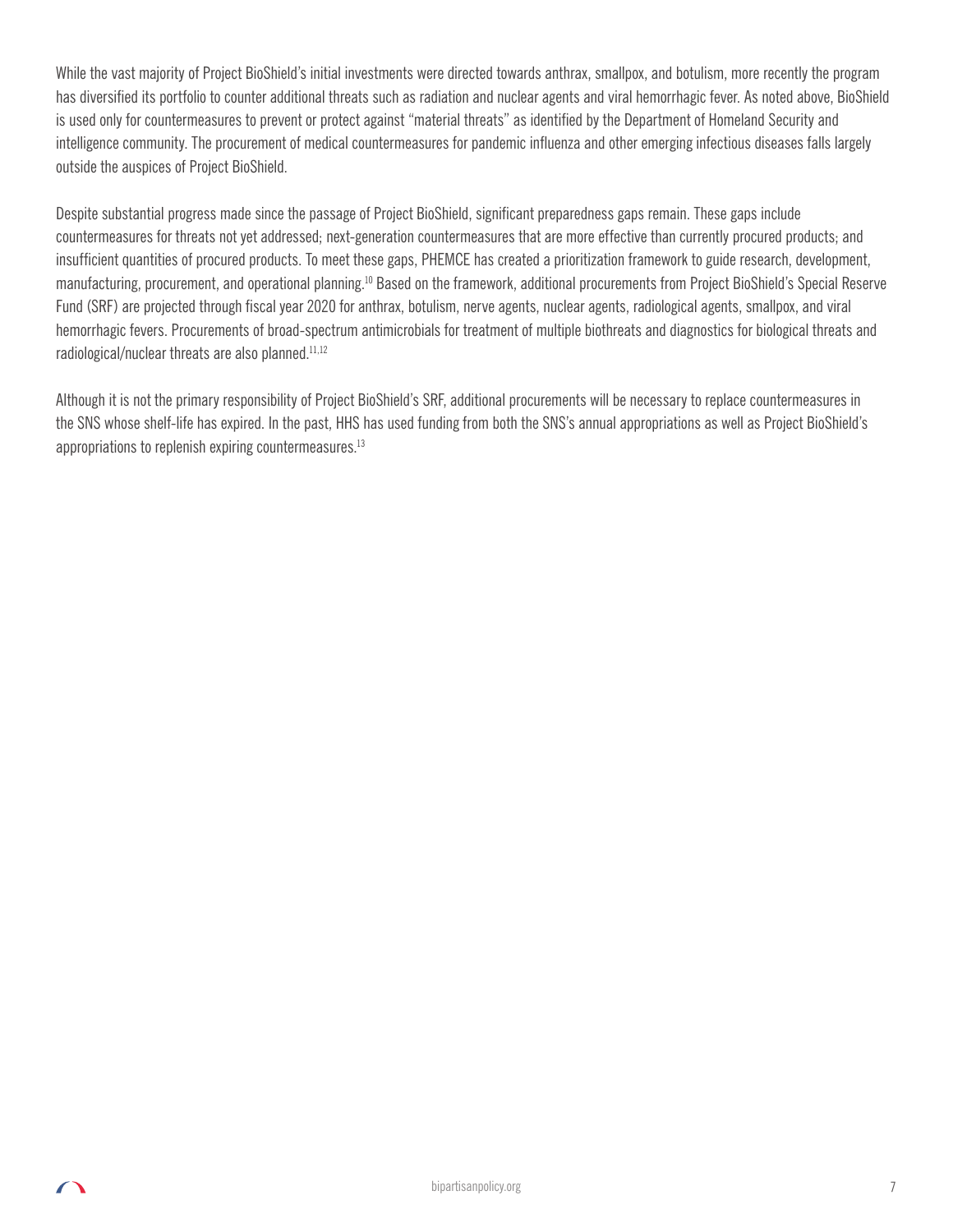# **Project BioShield Funding History**

With the passage of the Project BioShield Act in 2004, the 108th Congress provided an appropriation of \$5.593 billion to develop and acquire countermeasures for fiscal years 2004 through 2013. Of this amount, Congress transferred a portion of the advance appropriation to the Biomedical Advanced Research Development Authority (BARDA) and the National Institutes of Health for countermeasure development and influenza preparedness.<sup>14</sup>

The Pandemic and All-Hazards Preparedness Reauthorization Act of 2013 (PAHPA) extended the Project BioShield procurement program through FY2018 and authorized appropriations of up to \$2.8 billion for fiscal years 2014 through 2018.15 However, no advance appropriation was provided. As seen in Figure 1, Congress has appropriated \$1.525 billion over the first four years.<sup>16</sup> For fiscal year 2018, \$510 million was proposed in the president's budget, and \$530 million was included in the House Labor, Health and Human Services and Education Appropriations bill.<sup>17</sup> If the House spending level is eventually approved by Congress as-is, it would result in a shortfall of approximately \$750 million from the five-year authorized level. As of this writing, Congress has not yet approved final appropriations for FY2018, and Project BioShield is functioning under a continuing resolution, annualized at the FY2017 level of \$510 million.



### **Figure 1 – Project BioShield Funding, Fiscal Years 2014-2018**

In light of the public-private partnership necessary to sustain the medical countermeasures enterprise, the dependence on annual appropriations creates uncertainties in the private sector. Developing a new commercial vaccine or drug may take more than 10 years and cost more than \$1 billion. Unlike with other therapeutic products, in the case of medical countermeasures, the U.S. government is typically the sole purchaser. As such, companies must take into account not only the technical and financial risks but also the opportunity costs. An authorization subject to annual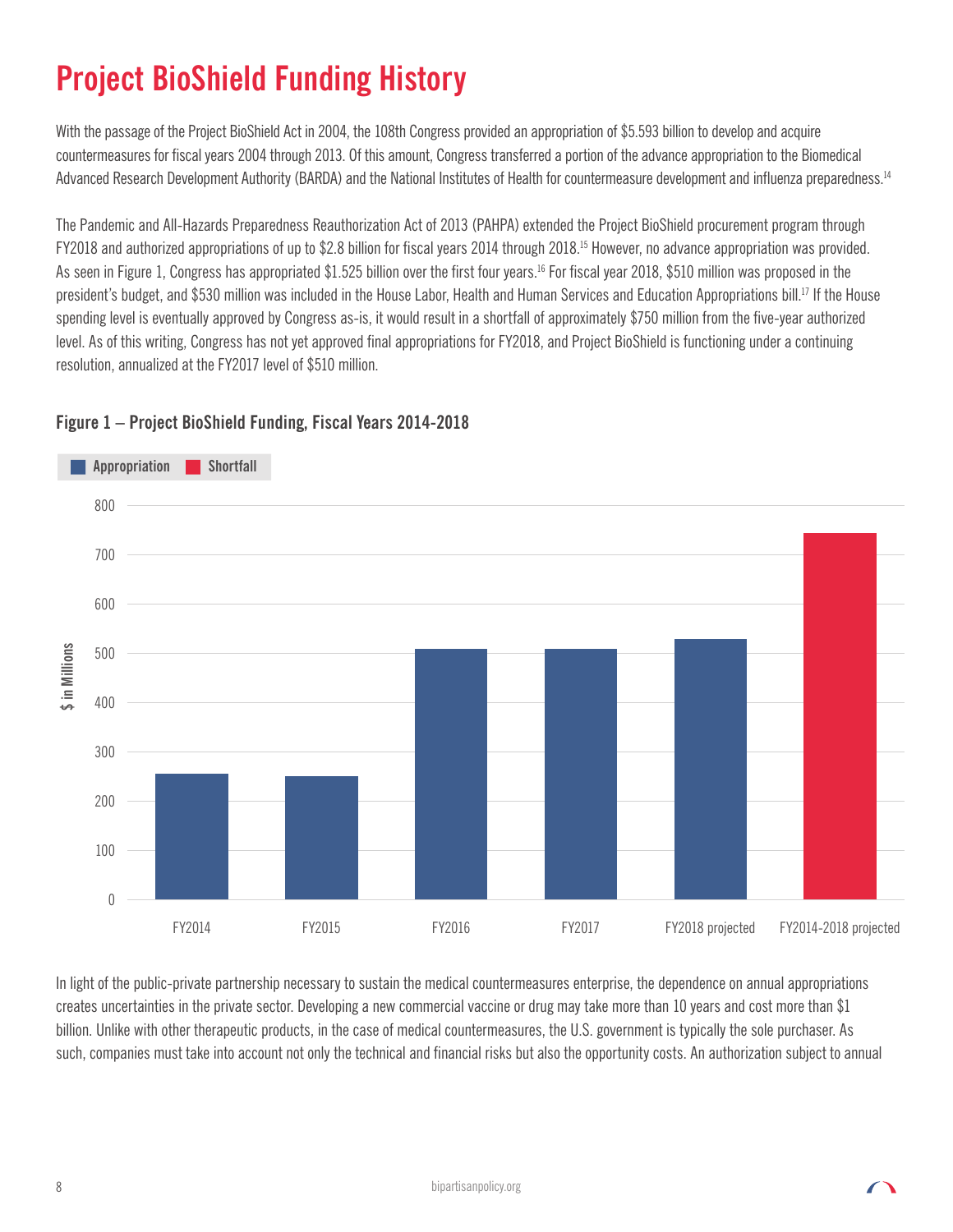appropriations can cause companies to question whether the government is a reliable customer committed to a long-term contractual relationship.<sup>18</sup> This is particularly true in an environment where the federal government has increasingly relied on short-term continuing resolutions to fund the government rather than the traditional appropriations process. Similarly, some manufacturers have stated that an advance appropriation makes it easier to obtain capital from investors.<sup>19</sup>

Specifically, the dollar value and scope of Project BioShield awards to manufacturers have changed significantly since Congress switched from the initial 10-year appropriation to the subsequent annual appropriation. Projects funded under the 10-year appropriation were much larger and funded all late-stage development activities necessary to support potential FDA approval of the countermeasures as well as procurements. For projects funded since Project BioShield has been subject to annual appropriations, BARDA has typically only been able to provide funding for a portion of late-stage development. Additional support has been dependent on future appropriations and subject to availability. This has created uncertainties for companies, which have also seen significantly smaller award sizes.<sup>20</sup>

In 2018, PAHPA will once again require reauthorization, and thus a discussion of the most appropriate funding mechanisms for Project BioShield is urgently needed.

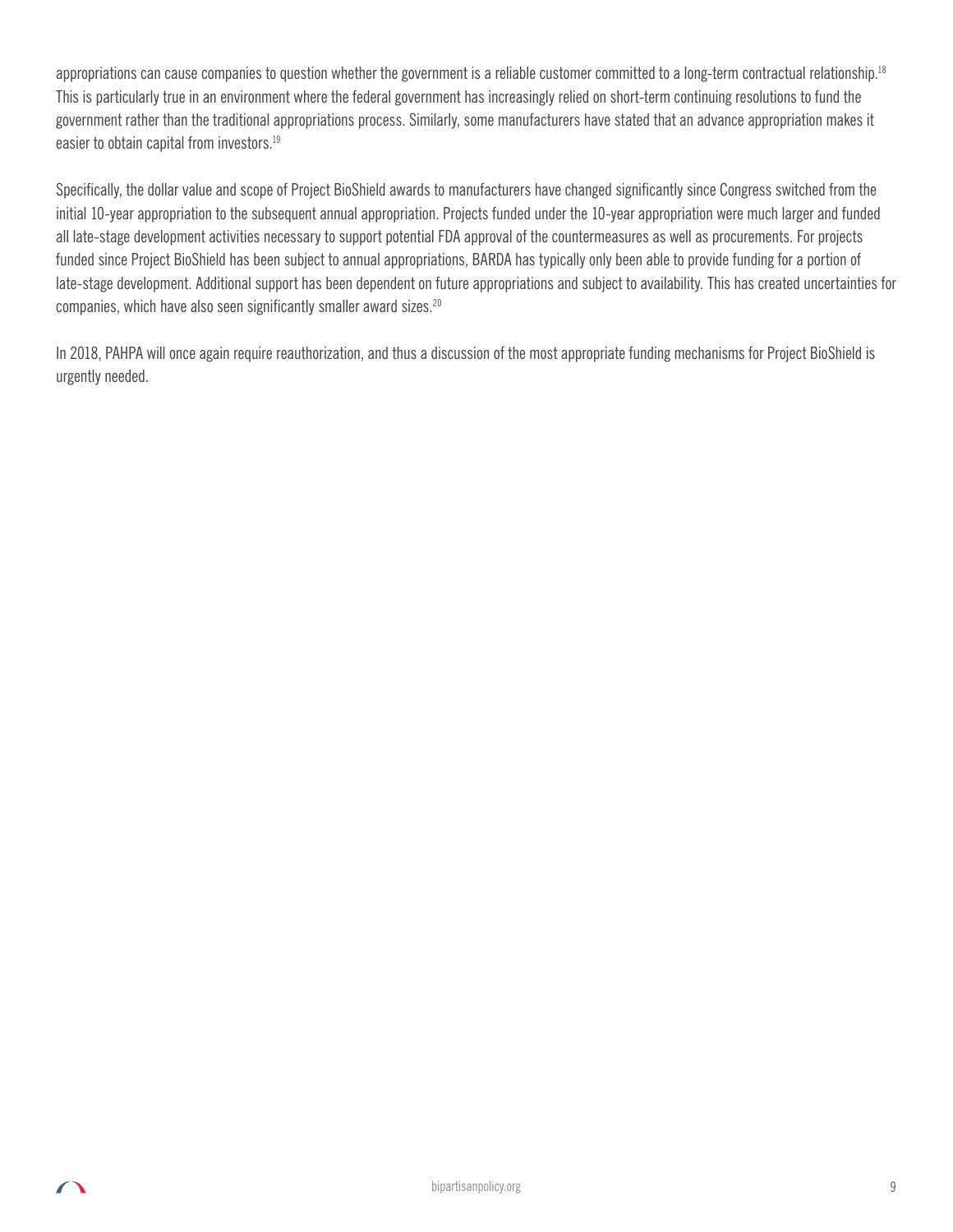# **Options for Optimizing Project BioShield Funding**

Policymakers could consider different budgeting strategies to stabilize the medical countermeasures ecosystem. Some of these strategies would require adjustments to statutory processes and congressional procedures put in place since enactment of the Project BioShield Act in 2004. For example:

- The most significant restriction is the spending limit (cap) on discretionary budget authority, with automatic enforcement procedures, which were established in the Budget Control Act of 2011 and remain in effect through 2021.
- Beginning as early as 2001, several congressional budget resolutions have imposed various limits on advance appropriations. These limits were codified in statute for FY2014 and FY2015 but have since been adopted procedurally through annual budget resolutions. Most recently, in October 2017, H. Con. Res. 71, the Concurrent Budget Resolution for FY2018, reestablished budget enforcement procedures in the U.S. Senate when considering any measure that would provide an advance appropriation for any discretionary spending account. These limitations are enforceable through a budget point-of-order that can be waived or suspended only by an affirmative three-fifths (60) of the Senate.
- Finally, multi-year funding would need to be supported in the underlying reauthorization of PAHPA, since making funds available for a delayed period of availability may violate House and Senate rules governing unauthorized appropriations.

Congress has, however, recognized the "vital" importance of the medical countermeasures enterprise and endorsed advance funding for this effort, as reflected in the FY2018 House Budget Committee resolution report:

 *Defend Against Bioterrorism. The Constitution requires the Federal Government to provide for the common defense—a function that has implications for health care in a global environment fraught with chemical, biological, radiological, and nuclear [CBRN] weapons. In following this commitment, the budget supports funding to guard against bioterrorism, such as the countermeasure procurement and development activities of the Secretary of Health and Human Services.*

*The Federal Government operates a pathway for medical countermeasures [MCM] to bioterrorism events. When the Department of Homeland Security, in collaboration with the U.S. intelligence community, identifies a CBRN threat, it begins the MCM development and stockpiling process. The linchpin of the process is Project BioShield. Project BioShield uses the Special Reserve Fund to procure and stockpile MCMs that are approved only for emergency use, following their research and development by NIH and the Biomedical Advanced Research and Development Authority [BARDA]. Upon approval by the Food and Drug Administration [FDA], MCMs are shifted to the CDCmanaged Strategic National Stockpile. This budget recognizes the collaborative effort in developing MCMs is vital to safeguarding Americans against a bioterrorism attack. As such, it supports adequate, consistent, and advance funding for these activities.*

Beyond congressional appropriations, the Blue Ribbon Study Panel on Biodefense has recommended that BARDA and Congress consider additional incentives to attract industry participation, such as success-based milestone payments and monetary prizes; minimum procurements or advanced market commitments; guaranteed pricing; patent extension; orphan-drug status expansions; wild-card exclusivity; transferable data exclusivity extensions; and priority review vouchers for pathogens that have been determined to be high-priority threats (which were enacted in 2016 as part of the 21st Century Cures Act).<sup>21</sup>

Given the shortcomings of the current annual appropriations structure, options for optimizing Project BioShield funding include:

## **OPTION 1: FORWARD FUNDING**

Forward funding requires the annual appropriations process to make funds available late in the budget year that would be carried forward and remain available in the following year or years. This funding procedure is used in a very limited way today. For example, for programs operated by the Departments of Education and Labor that require program funding prior to the beginning of the federal fiscal year (e.g., school-based programs in which the school year may begin earlier than October), annual appropriations will often forward funds to become available at an interval that starts

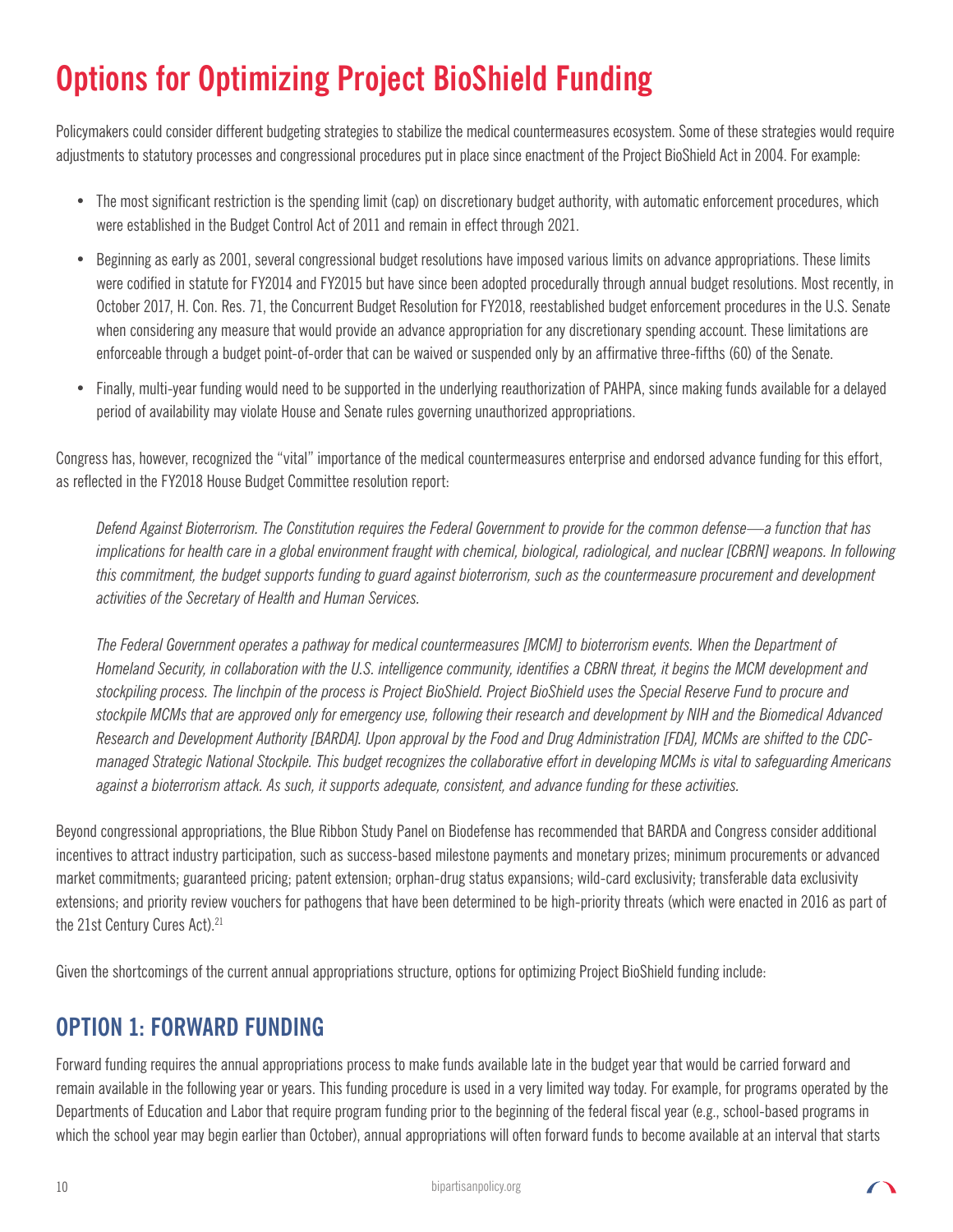on July 1 and are available during at least two fiscal years.

Notably, for congressional enforcement and scorekeeping purposes, forward funding is scored against the budget year in which it is enacted. This means that, absent a waiver, the full amount of forward funding of the BioShield program would be counted against the restrictive annual spending caps. Thus, absent such a waiver, this option is an uncertain and only partial solution to the problem of annual appropriations.

### **OPTION 2: EMERGENCY FUNDING**

Should a CBRN attack occur on United States soil, it would inevitably be followed by a presidential and congressional declaration of a national emergency, followed by appropriated emergency funds. However, providing funding for medical countermeasures after an attack would significantly delay the response. Other mechanisms may be preferable to provide a preventive and more immediate response to an attack.

One option is to use a new mechanism of automatic emergency appropriations. Funds designated as emergency are not subject to the budgetary restraints imposed by the current spending caps. Using emergency funds, the administration and congressional authorizing and appropriations committees would coordinate to ensure adoption of the PHEMCE multiyear budget procurement levels (which would need to be updated for this purpose). Following PAHPA reauthorization and the passage of each subsequent appropriation bill for the duration of the reauthorization, if the appropriated funding did not support the PHEMCE's prioritization and replenishment requirements, expenditures over the appropriation levels necessary to close the gaps would be automatically appropriated and defined as emergency appropriations. A base level of regular appropriations for BioShield would be required in all instances.

The drawbacks of this approach include congressional reluctance to designate funds as "emergency" and not subject to current spending caps. Additionally, the complexity of this model could lead to difficulties in execution.

## **OPTION 3: ADVANCE APPROPRIATIONS**

Project BioShield's initial 10-year funding mechanism was based on advanced funding. As discussed, advanced funding provided for larger, more complete federal investments and greater certainty for private-sector developers of medical countermeasures. However, as outlined above, the budget environment and procedural hurdles are more restrictive today than they were at the time of the original law's enactment, and statutory and procedural adjustments would be needed to restore this mechanism. This option would involve four steps:

• First, budget enforcement procedures addressing advance appropriations would need to be revised as part of a congressional budget resolution (or other legislation, in the absence of a budget resolution). The current FY2018 resolution carries over language from prior resolutions and establishes an aggregate spending limit on advance appropriations (\$28.9 billion) for a specific set of accounts identified in the resolution for FY2019 and FY2020. In addition to the aggregate advance appropriations available for these identified accounts, the budget resolution exempts a subset of accounts from any restriction on advance appropriations.<sup>a</sup>

a The FY2018 budget resolution sets an aggregate amount of \$28.9 billion allowed annually for advance appropriations. This aggregate amount has remained unchanged since the FY2010 resolution and the accounts it allows to be advanced funded have remained unchanged since FY2002. They are: Labor, HHS – Employment and Training Administration; Labor, HHS – Job Corps; Labor, HHS – Education for the Disadvantaged; Labor, HHS – School Improvement; Labor, HHS – Head Start; Labor, HHS – Career, Technical, and Adult Education; Financial Services and General Government – Postal Service; and Transportation/HUD – Tenant-based Rental Assistance.

Second, the FY2018 budget resolution completely exempts certain accounts from any limitation on advance appropriations, including The Corporation for Public Broadcasting and certain programs of the Department of Veterans Affairs (Medical Services, Medical Support and Compliance; Veterans Medical Community Care; and the Medical Facilities accounts of Veterans Health Administration).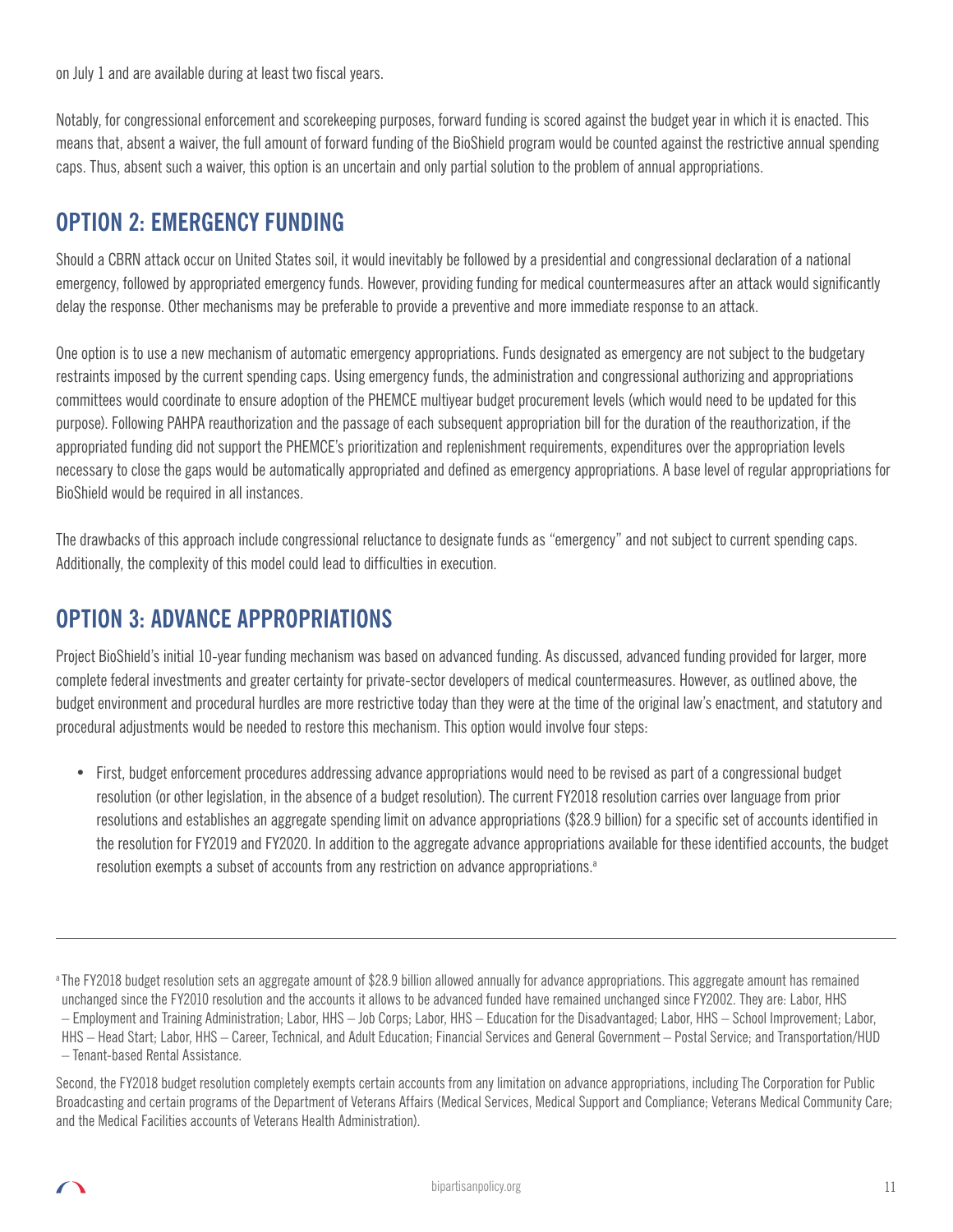Project BioShield would need to be exempt from any limitation on advance appropriations, as has been done with select other accounts (namely the Corporation for Public Broadcasting and certain programs of the Department of Veterans Affairs). Alternatively, the budget resolution (or other legislation, in the absence of a budget resolution) could add Project BioShield to the list of advance appropriation accounts, with an adjustment to the aggregate \$28.9 billion annual advanced level of funding reflecting the advanced request for Project BioShield.

• Second, adjustments could be made as part of any legislation to increase the budget caps put in place by the Budget Control Act of 2011. Unlike the forward funding set out in Option 1, advance appropriations scorekeeping counts the expenditure against the year in which it becomes available for obligation. As a consequence, with restrictive spending caps established through FY2021, some policymakers may worry that any increase in advance appropriations will reduce flexibility in future budgetary decisions.

As such, the advanced BioShield appropriation could be exempt from being scored against the spending caps, or the spending caps could be adjusted upward to account for the advanced funding included in the congressional budget resolution. This would reduce the uncertainties surrounding funding in the current BioShield program as well as the concern that this advance funding would count against other federal spending in future years.

- Third, legislative or report language from the authorizing committees could help to make it clear that advance appropriations are authorized.
- Fourth and finally, the BioShield program would need its authorized funds to be appropriated.

This four-step option would restore the original funding mechanism that made Project BioShield so successful.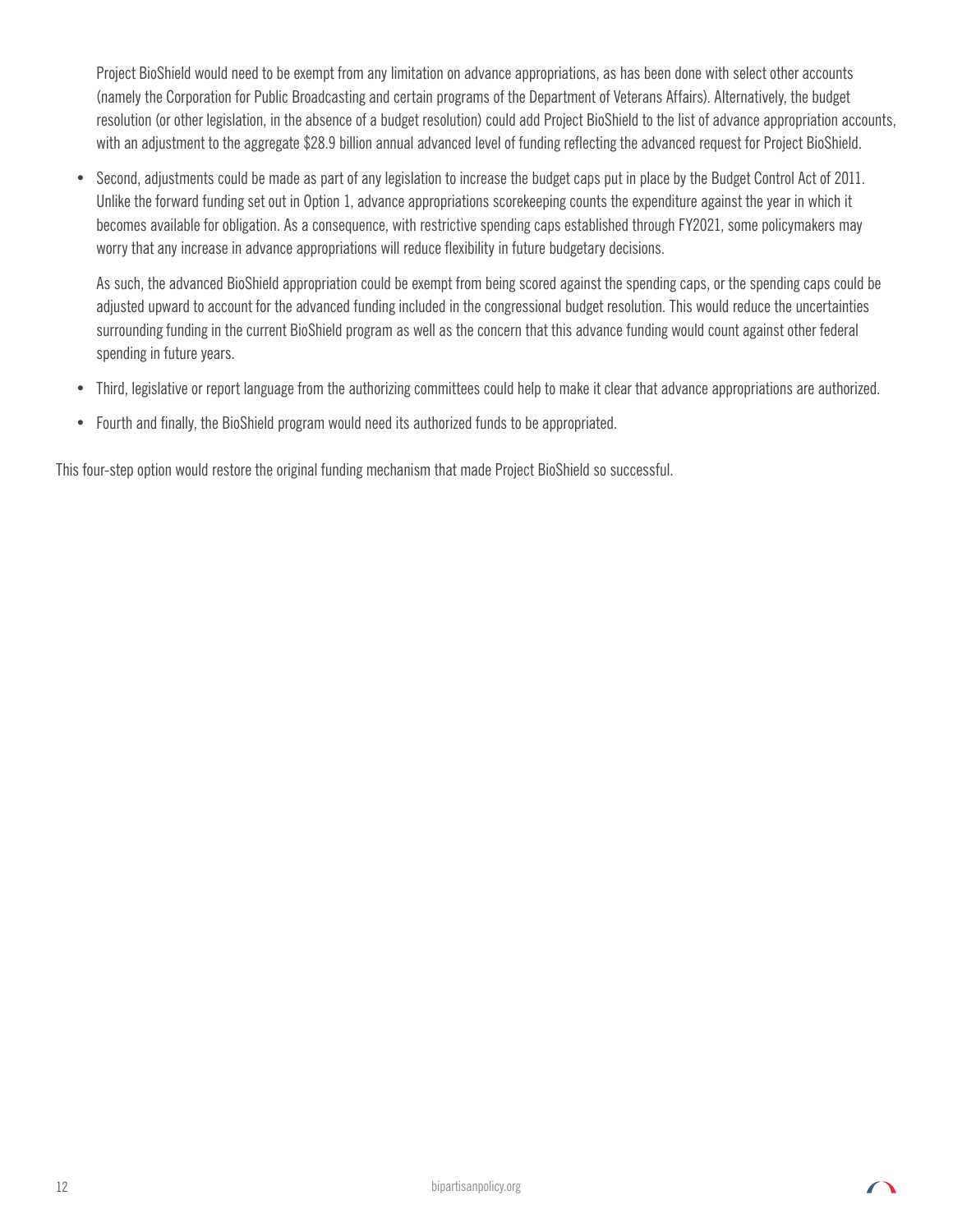## **Future Considerations**

In today's global security environment, CBRN threats are omnipresent and growing, and preparedness requires a sustained commitment from both the federal government and private sector partners. To ensure the sustainability of the medical countermeasures enterprise, the federal government needs to demonstrate that developing and procuring medical countermeasures will be a long-term priority for the United States. Advance appropriations offer the greatest stability for the private sector to invest in a high-risk area in which the government is the sole purchaser. Advance appropriations also allow the federal government to better plan for procurement over a longer period of time.

*Advance appropriations offer the greatest stability for the private sector to invest in a high-risk area in which the government is the sole purchaser. Advance appropriations also allow the federal government to better plan for procurement over a longer period of time.*

Beyond these points, there are additional considerations that deserve attention.

First, it is important that the administration continue to champion Project BioShield. In its recently released National Security Strategy, the White House discussed the importance of combating biothreats and pandemics, but did not mention the need to reinvigorate the medical countermeasures enterprise.22 As part of the National Defense Authorization Act for FY2017, Congress mandated the creation of a comprehensive National Biodefense Strategy.<sup>23</sup> That effort, currently being led by the National Security Council, will be important in reinforcing support for the procurement of medical countermeasures.

Second, it is important in the future that Project BioShield's Special Reserve Fund not be diverted for other uses given the potential negative signal this may send to private sector partners.

Third, it is incumbent upon the administration to present Congress with their best estimates of how much money will be necessary to procure medical countermeasures over the course of the next few years. As opposed to relying on previous estimates, Congress should utilize a new detailed medical countermeasure procurement budget projection.

Ultimately, sustainable progress in America's medical countermeasures ecosystem depends on leadership, collaboration, and robust communications between the legislative branch, executive branch, and the private sector. Few issues today have greater implications for our national security and public health.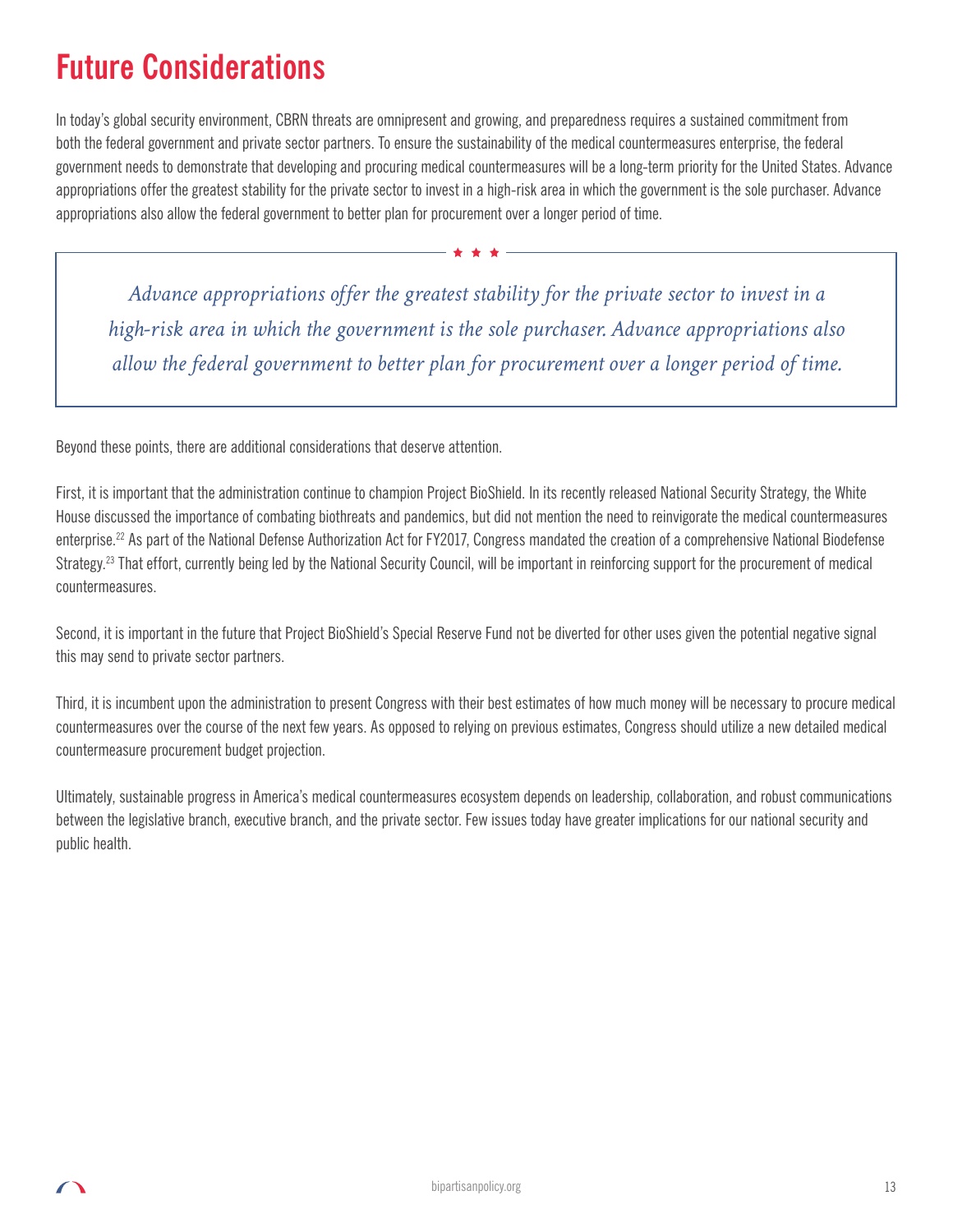## **Endnotes**

- <sup>1</sup> Donald A. Henderson, Thomas V. Inglesby, and Tara O'Toole, *Bioterrorism: Guidelines for Medical and Public Health Management*, 1-5, Chicago: AMA Press, 2002.
- <sup>2</sup> Joby Warrick, "Microbes by the ton: Officials see weapons threat as North Korea gains biotech expertise," *The Washington Post*, December 10, 2017. Available at: [https://www.washingtonpost.com/world/national-security/microbes-by-the-ton-officials-see-weapons-threat-as-north-korea-gains-biotech](https://www.washingtonpost.com/world/national-security/microbes-by-the-ton-officials-see-weapons-threat-as-north-korea-gains-biotech-expertise/2017/12/10/9b9d5f9e-d5f0-11e7-95bf-df7c19270879_story.html?utm_term=.40ae6a84fb72)[expertise/2017/12/10/9b9d5f9e-d5f0-11e7-95bf-df7c19270879\\_story.html?utm\\_term=.40ae6a84fb72](https://www.washingtonpost.com/world/national-security/microbes-by-the-ton-officials-see-weapons-threat-as-north-korea-gains-biotech-expertise/2017/12/10/9b9d5f9e-d5f0-11e7-95bf-df7c19270879_story.html?utm_term=.40ae6a84fb72).
- <sup>3</sup> Bill Gates, "A new kind of terrorism could wipe out 30 million people in less than a year and we are not prepared," *Business Insider*, February 18, 2017. Available at: <http://www.businessinsider.com/bill-gates-op-ed-bio-terrorism-epidemic-world-threat-2017-2>.
- 4 Alliance for Biosecurity, "American Perceptions of Biosecurity Preparedness." Available at: <https://www.allianceforbiosecurity.com/biosecurity-public-opinion-poll>.
- <sup>5</sup> Frank Gottron, "The Project BioShield Act: Issues for the 113th Congress," Congressional Research Service, June 18, 2014, 2.
- <sup>6</sup> Joseph C. Larsen and Gary L. Disbrow, "Project BioShield and the Biomedical Advanced Research Development Authority: A 10-Year Progress Report on Meeting US Preparedness Objectives for Threat Agents," *Clinical Infectious Diseases* 64 (2017): 1430-4.
- <sup>7</sup> "2017-2018 Public Health Emergency Medical Countermeasures Enterprise (PHEMCE) Strategy and Implementation Plan," U.S. Department of Health and Human Services. Available at: <https://www.phe.gov/Preparedness/mcm/phemce/Documents/2017-phemce-sip.pdf>.
- <sup>8</sup> "HHS accelerates development of first Ebola vaccines and drugs," U.S. Department of Health and Human Services. Available at: <https://www.hhs.gov/about/news/2017/09/29/hhs-accelerates-development-first-ebola-vaccines-and-drugshtml>; <https://www.phe.gov/Preparedness/news/Pages/smallpox-specialpops-28Sept2017.aspx>.
- <sup>9</sup> "HHS sponsors development of two tests for radiation exposure," U.S. Department of Health and Human Services. Available at: <https://www.phe.gov/Preparedness/news/Pages/biodosimetry.aspx>.
- <sup>10</sup> "2016 Public Health Emergency Medical Countermeasures Enterprise (PHEMCE) Strategy and Implementation Plan," U.S. Department of Health and Human Services. Available at: <https://www.phe.gov/Preparedness/mcm/phemce/Documents/2016-phemce-sip.pdf>.
- <sup>11</sup> Ibid.
- <sup>12</sup> "Public Health Emergency Medical Countermeasures Enterprises Multiyear Budget Fiscal Years 2016-2020," U.S. Department of Health and Human Services. Available at: <https://www.phe.gov/Preparedness/mcm/phemce/Documents/2017-myb.pdf>.
- <sup>13</sup> Frank Gottron, "The Project BioShield Act: Issues for the 113th Congress," Congressional Research Service, June 18, 2014, 17.
- <sup>14</sup> Ibid., 7.
- <sup>15</sup> Pandemic and All-Hazards Preparedness Reauthorization Act of 2013, Pub. L. No. 113–5 (2013). Available at: <https://www.gpo.gov/fdsys/pkg/PLAW-113publ5/pdf/PLAW-113publ5.pdf>
- <sup>16</sup> FY2017 Labor-HHS-Education Appropriations Bill, S. 3040, 114th Cong. (2016). Available at: [https://www.appropriations.senate.gov/imo/media/doc/](https://www.appropriations.senate.gov/imo/media/doc/FY2017%20Labor,%20Health%20and%20Human%20Services,%20and%20Education%20Appropriations%20Bill%20-%20S3040.pdf) [FY2017%20Labor,%20Health%20and%20Human%20Services,%20and%20Education%20Appropriations%20Bill%20-%20S3040.pdf](https://www.appropriations.senate.gov/imo/media/doc/FY2017%20Labor,%20Health%20and%20Human%20Services,%20and%20Education%20Appropriations%20Bill%20-%20S3040.pdf)
- <sup>17</sup> "Appropriations Committee Releases the Fiscal Year 2018 Labor, Health and Human Services, Education Funding Bill," U.S. House of Representatives Committee on Appropriations, (2017). Available at: <https://appropriations.house.gov/news/documentsingle.aspx?DocumentID=394995>.
- <sup>18</sup> Robert Kadlec, "Renewing the Project BioShield Act What Has It Bought and Wrought?" Center for a New American Security, January 2013, 4.
- <sup>19</sup> Frank Gottron, "The Project BioShield Act: Issues for the 113th Congress," Congressional Research Service, June 18, 2014, 16.
- <sup>20</sup> Communication with Dr. Gary Disbrow, Acting Deputy Director, BARDA, ASPR, HHS, January 23, 2018.
- <sup>21</sup> Blue Ribbon Study Panel on Biodefense, *A National Blueprint for Biodefense: Leadership and Major Reform Needed to Optimize Efforts*, October 2015, 55. Available at: <https://s3.amazonaws.com/media.hudson.org/20151028ANATIONALBLUEPRINTFORBIODEFENSE.pdf>
- <sup>22</sup> The White House, *National Security Strategy of the United States*. December 2017, 9. Available at: <https://www.whitehouse.gov/wp-content/uploads/2017/12/NSS-Final-12-18-2017-0905.pdf>.
- <sup>23</sup> National Defense Authorization Act for Fiscal Year 2017, Public Law 114–328 (2016). Available at: <https://www.congress.gov/114/plaws/publ328/PLAW-114publ328.pdf>

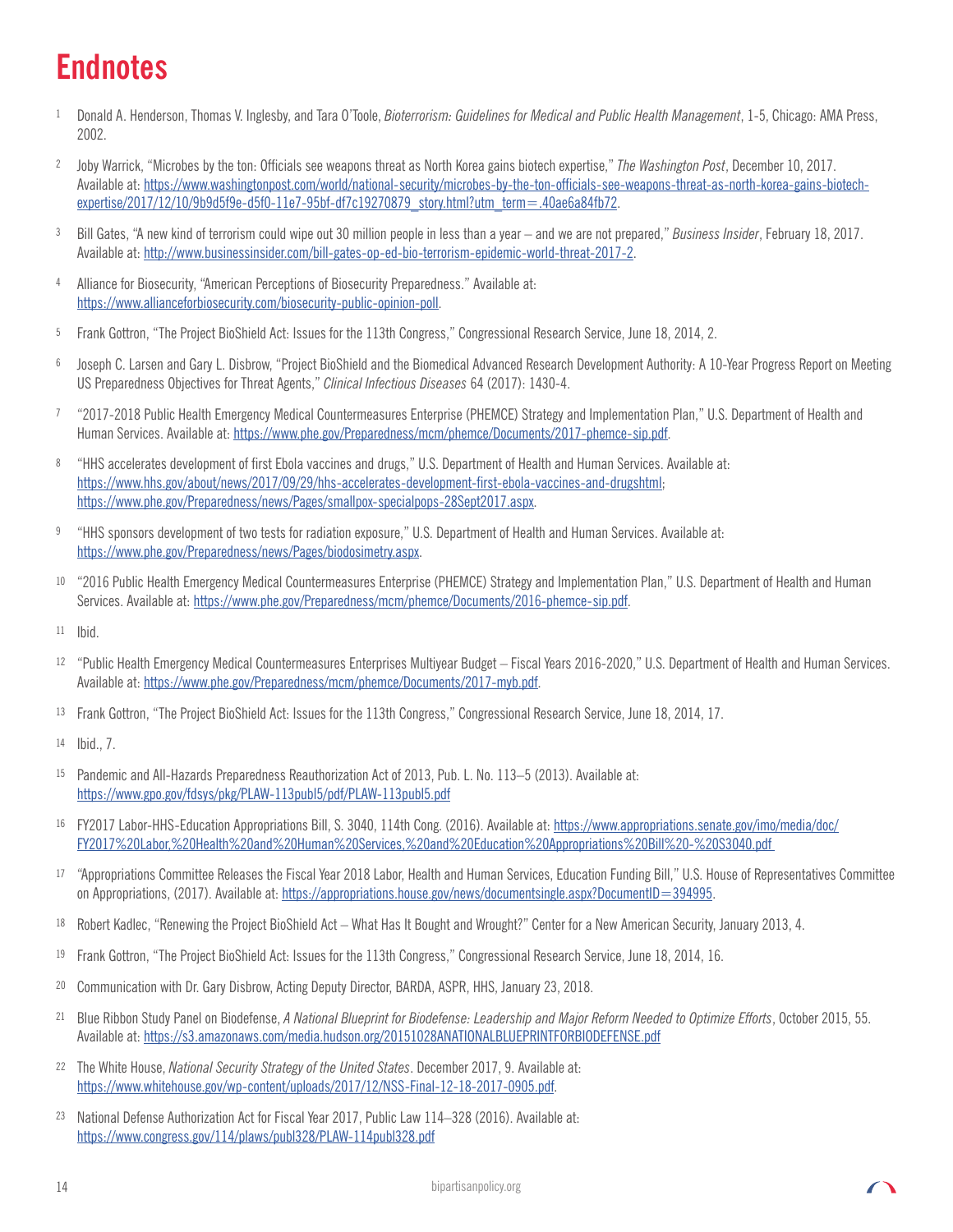

The Bipartisan Policy Center is a non-profit organization that combines the best ideas from both parties to promote health, security, and opportunity for all Americans. BPC drives principled and politically viable policy solutions through the power of rigorous analysis, painstaking negotiation, and aggressive advocacy.

#### **[bipartisanpolicy.org](http://bipartisanpolicy.org) | 202-204-2400 1225 Eye Street NW, Suite 1000 Washington, D.C. 20005**

y @BPC\_Bipartisan

- f [facebook.com/BipartisanPolicyCenter](http://facebook.com/BipartisanPolicyCenter)
- $\sigma$ [instagram.com/BPC](http://instagram.com/BPC)\_Bipartisan

## **BPC POLICY AREAS**

**Economy**

**Energy**

**Finance**

**Governance**

**Health**

**Housing**

**Immigration**

**Infrastructure**

**National Security**